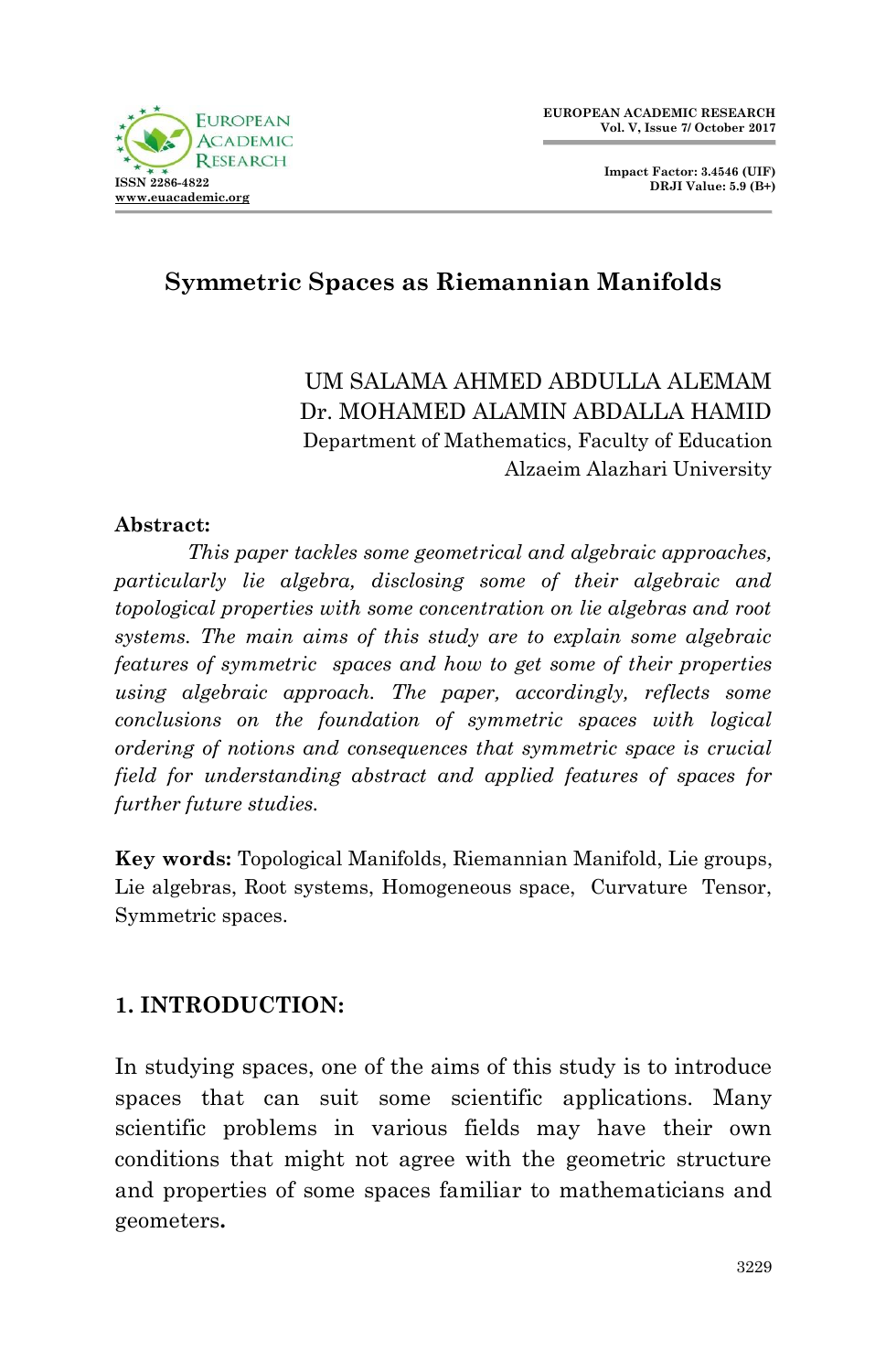In differential geometry, manifolds do their role to meet some scientific demands. This is due to some properties of manifolds.

Differentiable manifolds for example lead to Lie groups, and these with their Lie algebras help to introduce some abstract spaces such as symmetric spaces. Many properties of symmetric spaces can be studied through their Lie algebras and root systems.

In this study we are going to discuss some of these approaches which lead to some invariant properties of symmetric spaces. We can look to these spaces from different aspects which unify some algebraic and geometric.

## **2. TOPOLOGICAL MANIFOLD:**

Manifolds are topological spaces that are locally Euclidean and Hausdorff . A smooth manifold M is a manifold endowed with a smooth structure, that is an atlas of charts satisfying smoothness conditions**.**

**2.1 Definition:** A manifold  $M$  of dimension  $n$ , or  $n$ -manifold is topological space with the following properties :

- (I)  $M$  is Housdorff space.
- (II)  $M$  is locally Euclidean of dimension n and,
- (III)  $M$  has a countable basis of open sets.

As a matter of notion dim  $M$  is used for the dimension of  $M$ , when dim  $M = 0$ , then M is accountable space with the discrete topology.

## **2.2Examples**:

Simple examples of smooth manifolds are the Euclidean space n- space  $R^n$  and unit sphere  $S^n$ .

 $\dim M = 0$ , then M is a countable space with discrete topology .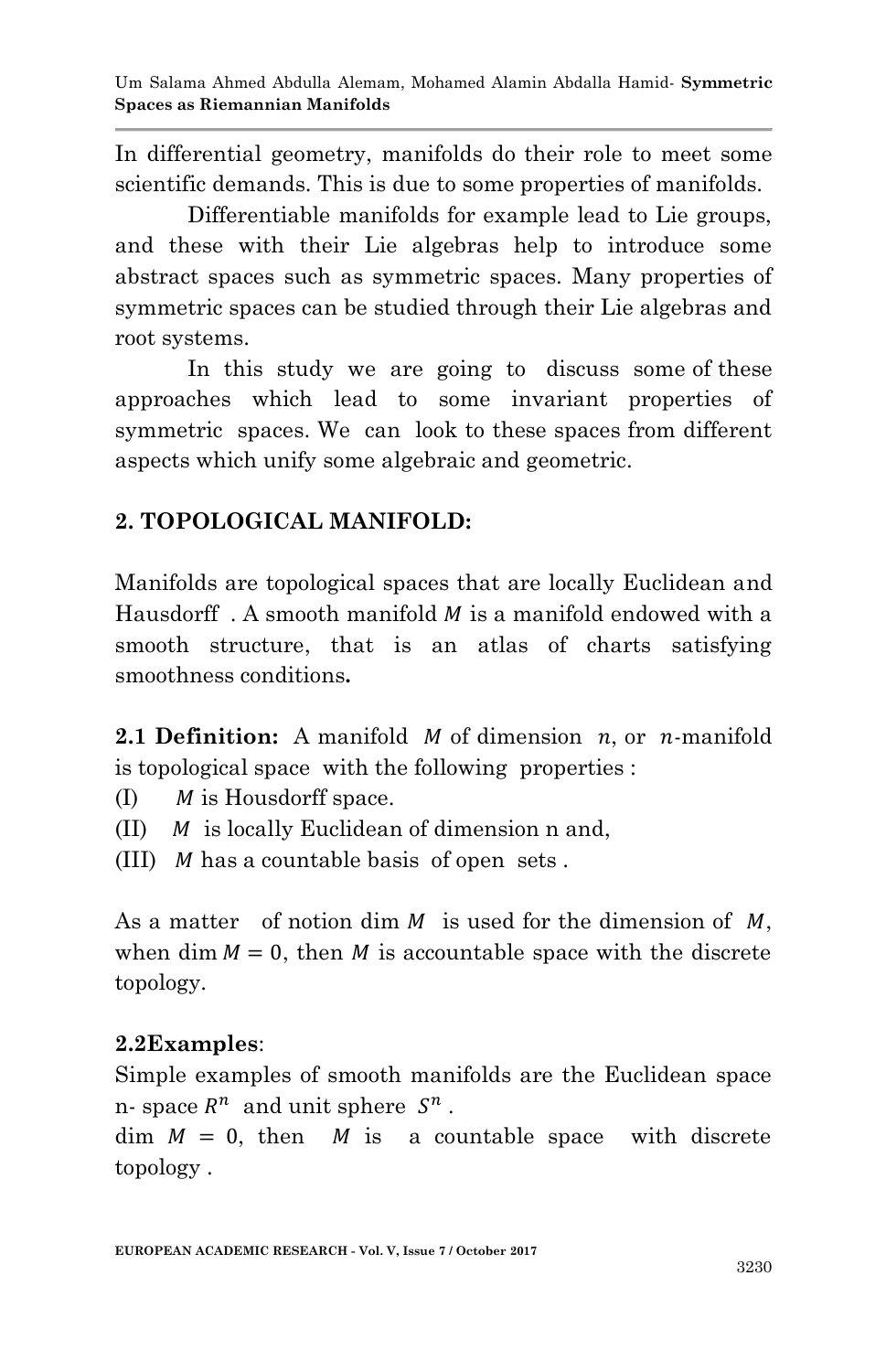### $Theorem [6];$

A topological manifold  $\boldsymbol{M}$  is locally connected, locally compact and union of a countable collection of compact subsets further more it is normal and materializable .

## **3. RIEMANNIAN MANIFOLD:**

In this section we introduce the notion of a Riemannian manifold  $(M, q)$ .

Let  $M$  be a smooth manifold with a metric  $q$ , the pair  $(M, g)$  is called a Riemannian manifold . Geometric properties of  $(M, g)$  which only depend on the metric are called intrinisic or metric properties.

### **3.1 Definition:**

(a) A Riemannian manifold is a pair  $(M, g)$  consisting of a smooth manifold  $M$  and a metric  $g$  on the tangent bundle, i.e., a smooth, symmetric positive definite  $(0,2)$  -tensor field on M. The tensor  $q$  is called a Riemannian metric on  $M$ .

**(b)** Two Riemannian manifolds  $M_i$ ,  $M_i$ ) ( $i = 1,2$ ) are said to be isometric if there exists a diffeomorphism  $\Phi : M_1 \rightarrow M_2$  such that  $\Phi^* g_2 = g_1.$ 

### **3.2 Example (The Euclidean space) :**

The space  $R^n$  has a natural metric

$$
g_0 = (dx^1)^2 + \dots + (dx^n)^2.
$$

The geometry of  $(R^n, g_0)$  is the classical Euclidean geometry.

## **4. LIE GROUPS AND LIE ALGEBRAS:**

Lie groups and their Lie algebras are very useful and important tools when studying symmetric spaces , this results from the fact that their algebraic properties derive from the group axioms , and their geometric properties derive from the identification of group operation s with points in a topological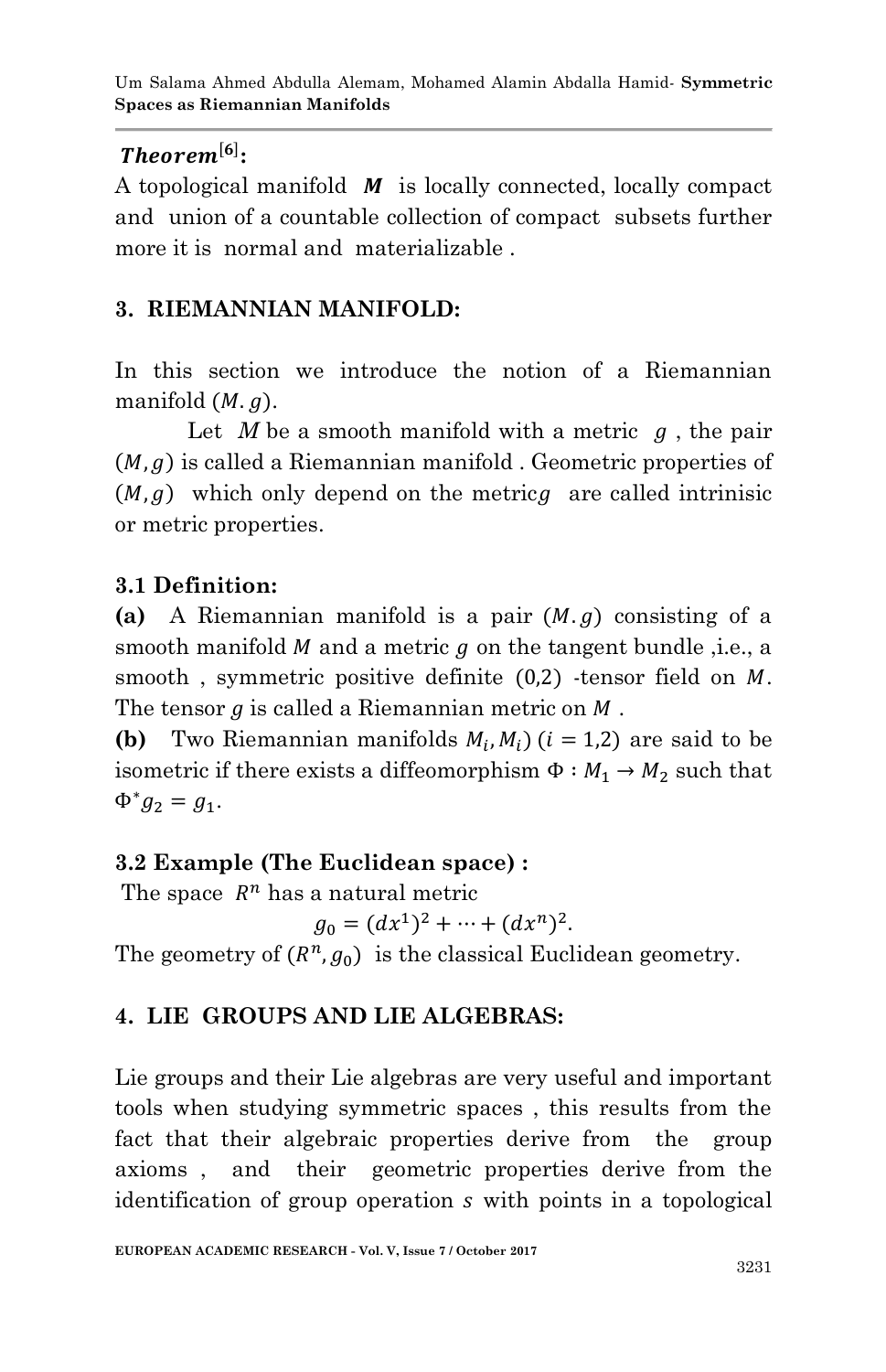spaces , and these are manifolds . We should note that every Lie group is a smooth manifold **.**

### **4.1 Definition (Lie group)**:

Alie group  $G$  is a group satisfying two additional axioms:

(i) The mapping of the group operation  $G \times G \rightarrow G$ defined by

 $(x, y) \rightarrow xy$  and

(ii) The invers map  $G \rightarrow G$  defined by  $x \rightarrow x^{-1}$  are both smooth

### **4.2 Examples:**

(1) The general linear group  $Gl(n,\mathbb{R})$  is the set of invariable  $n \times n$  matrix with real entries. It's a group under matrix multiplication, and it's an open supmanifold of the vector space  $M(n,\mathbb{R})$ .

(2) The real number field  $\mathbb R$  and Euclidean space  $\mathbb R^n$  are Lie group under addition, because the coordinates of  $x, y$  are smooth (linear) functions of  $(x, y)$ .

### **4.3 Lie algebra:**

In this section we review basic concepts of Lie algebras besides some of their properties in studying symmetric spaces.

#### **4.4 Definition:**

A Lie algebra is vector space  $V$  over a field  $F$  where multiplication is the lie bracket  $[x, y]$  and the following properties are satisfied :

(1) if 
$$
x, y \in V
$$
 then  $[x, y] \in V$ .  
\n(1)  $[x, y] = -[y, x]$   
\n(2)  $[x, \alpha y + \beta z] = \alpha[x, y] + \beta[x, z]$  for  $\alpha, \beta \in F$   
\n(3)  $[x, [y, z]] + [y, [z, x]] + [z, [x, y]] = 0$  (The Jacobi identity)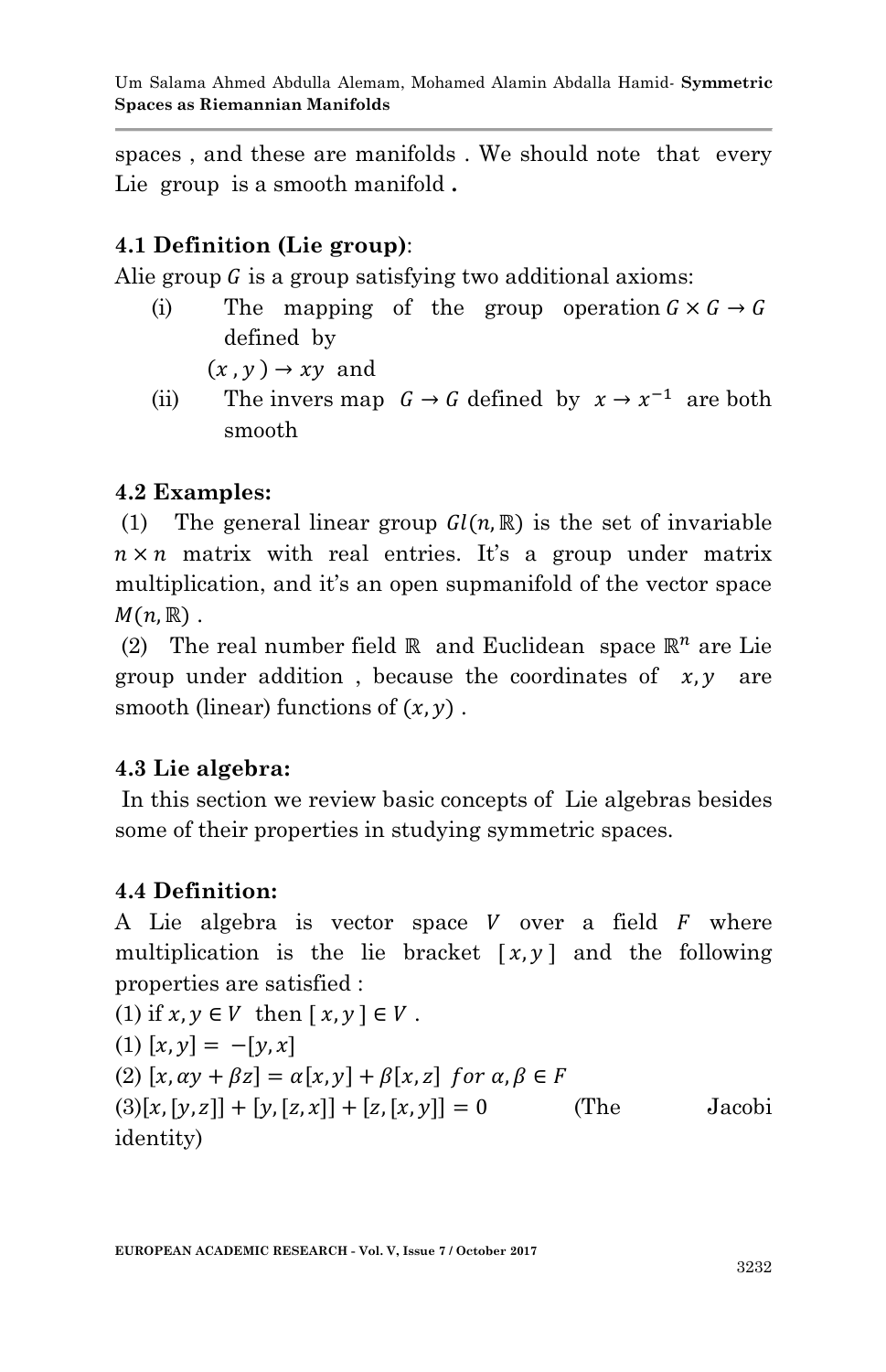Every Lie group *G* has a corresponding Lie algebra denoted by **ɡ** , it is the tangent space at the identity of the Lie group *G* . The Lie algebra generates a group through the exponential mapping.

#### **3.5 Example**:

The Lie algebra g of  $R^n$  as a Lie group is again  $R^n$ , where  $[x, y] = 0 \forall x, y \in g$ . Thus the Lie bracket for the Lie algebra of any abelian group is zero.

### **4. ROOT SYSTEMS:**

The root systems are very effective tools which are used in classifying and studying the structure of Lie algebras .

### **4.1 Definition (Root systems):**

Let v be a real finite - dimensional vectors space and  $R \subset V$  a finite set of nonzero vectors  $R$  is called a root systems in  $V$  (and its members called roots ) if

 $(i)$  R generates  $V$ .

(ii) For each  $\alpha \in R$  there exists a reflection  $S_{\alpha}$  along  $\alpha$  leaving Rinvariant.

(iii) For all  $\propto$ ,  $\beta \in \mathbb{R}$  the number  $a_{\beta,\alpha}$  determined by

 $s_{\alpha} \beta = \beta - a_{\beta, \alpha} \alpha$  is an integer that is  $a_{\beta, \alpha} \in \mathbb{Z}$ .

### $4.2: Theorem<sup>[3]</sup>$

(i) Each root system has a basis

(ii) Any tow bases are conjugate under a unique weyl group element

(iii)  $a_{B,\alpha} \leq 0$  for any tow different element  $\alpha, \beta'$ , in the same basis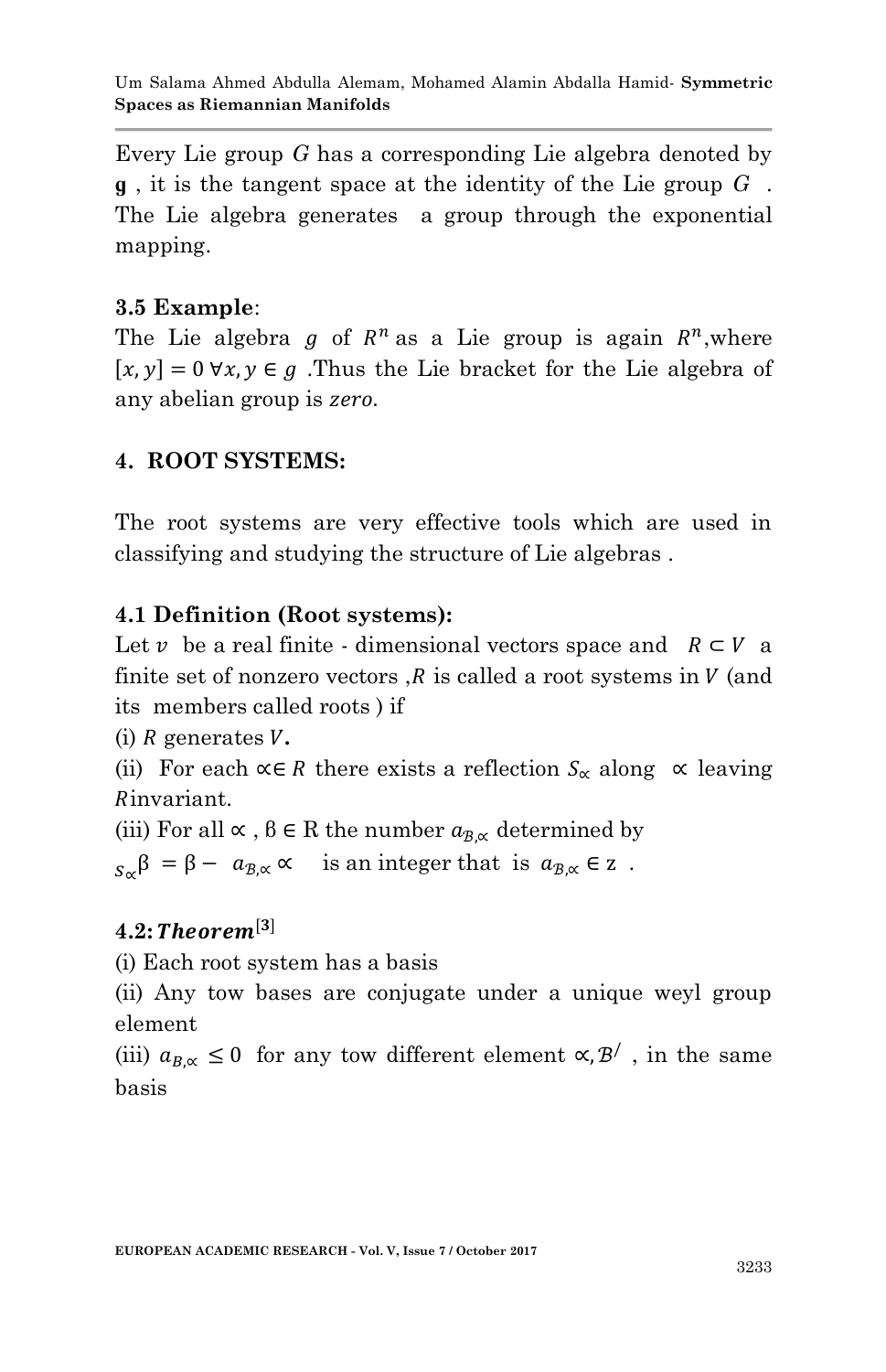## **5. HOMOGENEOUS SPACE:**

A manifold is said to be a **homogeneous space** of the Lie group G if there is a transitive  $C^{\infty}$  action of G on M.

### **5.1 Definition** (**Homogeneous space**):

Homogeneous space s is a transitive  $G$  – space that is isomorphic to a quotient space  $\frac{G}{H}$ That is there is an isomorphism  $m$  by the mapping  $\Phi$  as in the previous theorem making  $\binom{G}{H}$  isomorphic to X. In a homogeneous space every point looks exactly like every other point .We can also look at a homogeneous space as space whose isometry group acts transitively on it .

#### **5.2 Example :**

Let G be a topological group and H a normal subgroup of  $G$ . Then G is topological transformation group on  $G/H$ , and G acts transitively on  $G/H$ .

### **5.3 Homogeneous Riemannian Space:**

### **5.4 Definition:**

Ahomogeneous Riemannian space is a Riemannian manifold  $(M, g)$  whose isometry group Isom  $(M, g)$  acts transitively on M.

### **6. MANIFOLD OF CONSTANT CURVATURE:**

The manifold of constant curvature, it's a simplest Riemannian manifold.

#### **6.1 Definition:**

We recall that the Riemannian manifold  $M$  is said to have constant curvature if all sectional curvature at all points have the same constant value  $K$ . We suppose  $M$  to be a Riemannian manifold and let  $\omega^i$ ,  $1 \le i \le n$ , denote the field of co-frames dual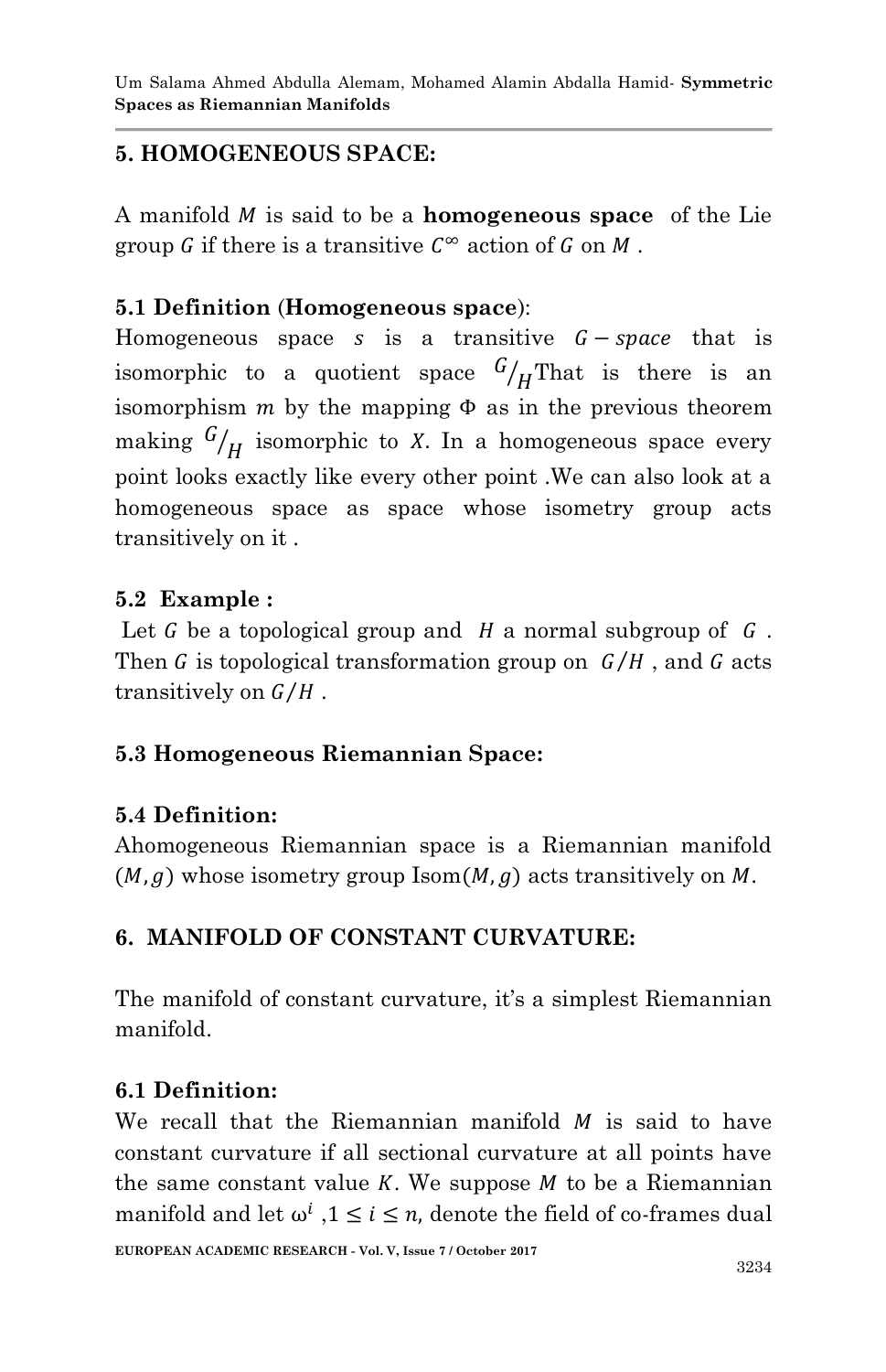to an orthogonal frame field  $E_1, ..., E_n$  on an open set  $U \subset$ *M*, with  $\omega_i^j$ ,  $1 \le i, j \le n$ , denoting the corresponding connection forms.

### **7. SYMMETRIC S PACES**

These are spaces which possess the properties of symmetry and homogeneousness, and they have many applications, this is because they have mixed algebraic and geometric properties. The beginning for these spaces is that they are spaces with parallel curvature tensor, later they were introduced through different approaches. They have much in common. Any symmetric space has its own special geometry, Euclidean, elliptic and hyperbolic are some of these geometries. We give some approaches to symmetric spaces using some algebraic and geometric properties.

#### **7.1Some Approaches to Symmetric S paces:**

Asymmetric space can be considered as:

A Riemannian manifold with point reflection, a Riemannian manifold with parallel curvature tensor, a Lie group with certain involution, a homogeneous space with special isotropy group, a Riemannian manifold with special holonomy, a special Killing vector field , a Lie triple system.

These may be some of many other approaches to symmetric spaces, but we are interested in this work in some of these approaches to reach the required aims of this study .

### **7.2 Definition ( Locally Symmetric Space):**

A Riemannian manifold  $M$  is called locally symmetric if its curvature tensor is parallel

#### **7.3 Definition:**

A Riemannian manifold  $M$  is called a Riemannian locally symmetric space if for each  $P \in M$  there exists a normal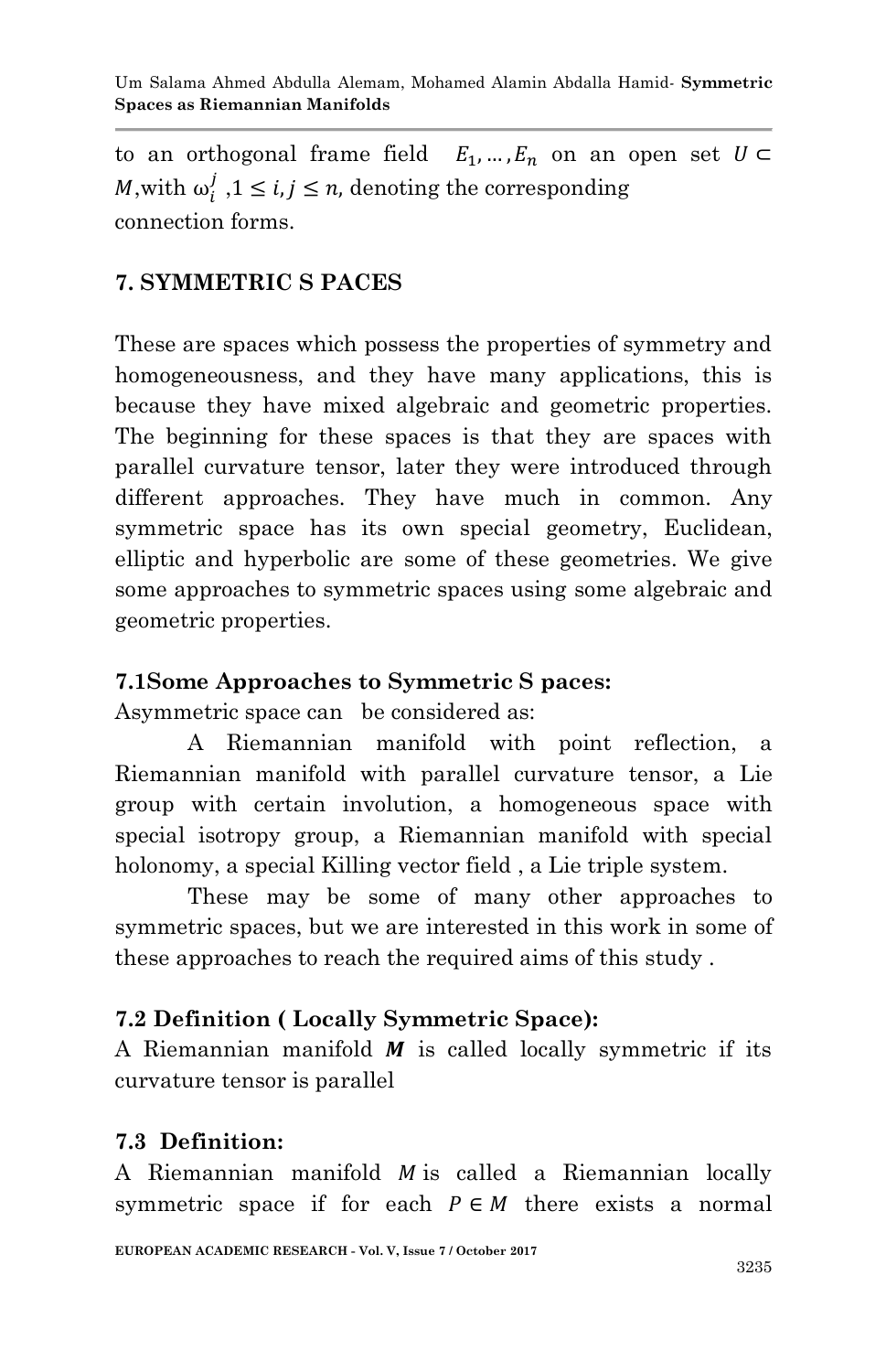neighbourhood of  $P$  on which the geodesic symmetry with respect to  $P$  is an isometry.

# **7.4** Theorem<sup>[1]</sup>:

 $M$  is locally symmetric if and only if there exists a symmetric space S such that  $M$  is locally isometric to S.

### **8. MAIN RESULTS**:

- 1- The elements of a Lie group can act as transformations on the elements of the symmetric space.
- 2- Every lie algebra corresponds to a given root system and each symmetric space corresponds to a restricted root system
- 3- The geometric and algebraic approaches to symmetric spaces can be modified to deduce each other.
- 4- Most of features of symmetric spaces can be extracted from lie algebras.
- 5- The study of symmetric spaces and continuous research in their properties and classification can lead to most surprising results that can help in their applications

# **REFERENCES**

[1]S. Helgason: Differential Geometry, Lie Groups and symmetric Spaces, Academic Press 1978.

[2]O. Loos: Symmetric Spaces I, II , Benjamin 1969 .

[3]B. O' Neill, Semi Riemannian Geometry, Academic Press (1983)

[4]J. M. Lee. Riemannian Geometry, an introduction to curvature. Springer 1997.

[5]J. M. Lee. Introduction to smooth Manifolds, Springer 2006.

[6]W. M. Boothby. An Introduction to Differentiable Manifolds & Riemannian Geometry ( Academic Press , New York 1975

[7]Humphreys, James E. Introduction to Lie Algebras and Representation Theory, Springer, 1994